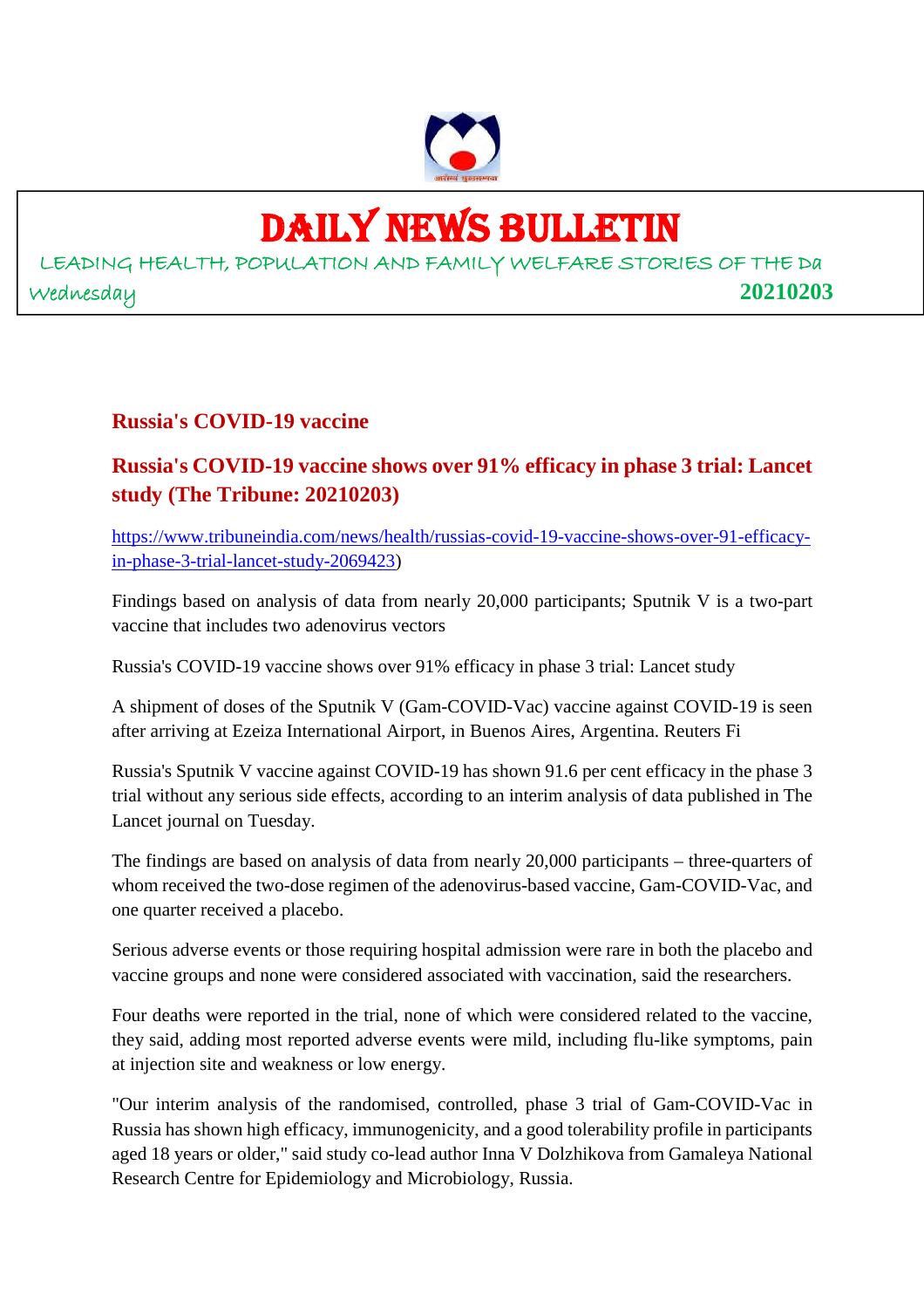The Gam-COVID-Vac, called Sputnik V, is a two-part vaccine that includes two adenovirus vectors – recombinant human adenovirus type 26 (rAd26-S) and recombinant human adenovirus type 5 (rAd5-S).

These vectors have been modified to express the SARS-CoV-2 spike protein, which the virus uses to enter human cells.

The adenoviruses are also weakened so that they cannot replicate in human cells and cannot cause disease.

In the trial, participants were given one dose of rAd26-S, followed by a booster dose of rAd5- S 21 days later.

The researchers explained that using a different adenovirus vector for the booster vaccination may help create a more powerful immune response, compared with using the same vector twice, as it minimises the risk of the immune system developing resistance to the initial vector.

"Stopping the COVID-19 pandemic requires the introduction of different vaccines based on different mechanisms of action to cover diverse global health demands. Our vaccine, along with other SARS-CoV-2 vaccines, helps to diversify the world SARS-CoV-2 vaccine pipeline," said study co-lead author, Denis Logunov, from Gamaleya National Research Centre for Epidemiology and Microbiology, Russia.

Worldwide, 64 candidate COVID-19 vaccines are currently in clinical assessment, including 13 vaccine candidates at phase 3 and 173 vaccines are in preclinical analyses.

Phase 3 candidate vaccines include a variety of vaccine platforms, such as vector vaccines, mRNA vaccines, inactivated vaccines, and adjuvanted recombinant protein nanoparticles.

Between September 7 and November 24, 2020, a total of 21,977 adults were randomly assigned to receive the vaccine (16,501) or placebo (5,476).

The trial was conducted across 25 hospitals and polyclinics in Moscow and 14,964 participants in the vaccine group and 4,902 in the placebo group received two doses of the vaccine or placebo and were included in the primary interim efficacy analysis.

"From 21 days after receiving the first dose (the day of dose 2), 16 cases of symptomatic COVID-19 were confirmed in the vaccine group and 62 cases in the placebo group – equivalent to an efficacy of 91.6 per cent," said the researchers.

The vaccine induced a robust humoral response, also called antibody response, and cellular immune response (T-cell response) with data from 342 and 44 participants, respectively, they said.

Six of the 342 participants did not mount an immune response following vaccination, possibly due to older age or individual characteristics, said the researchers.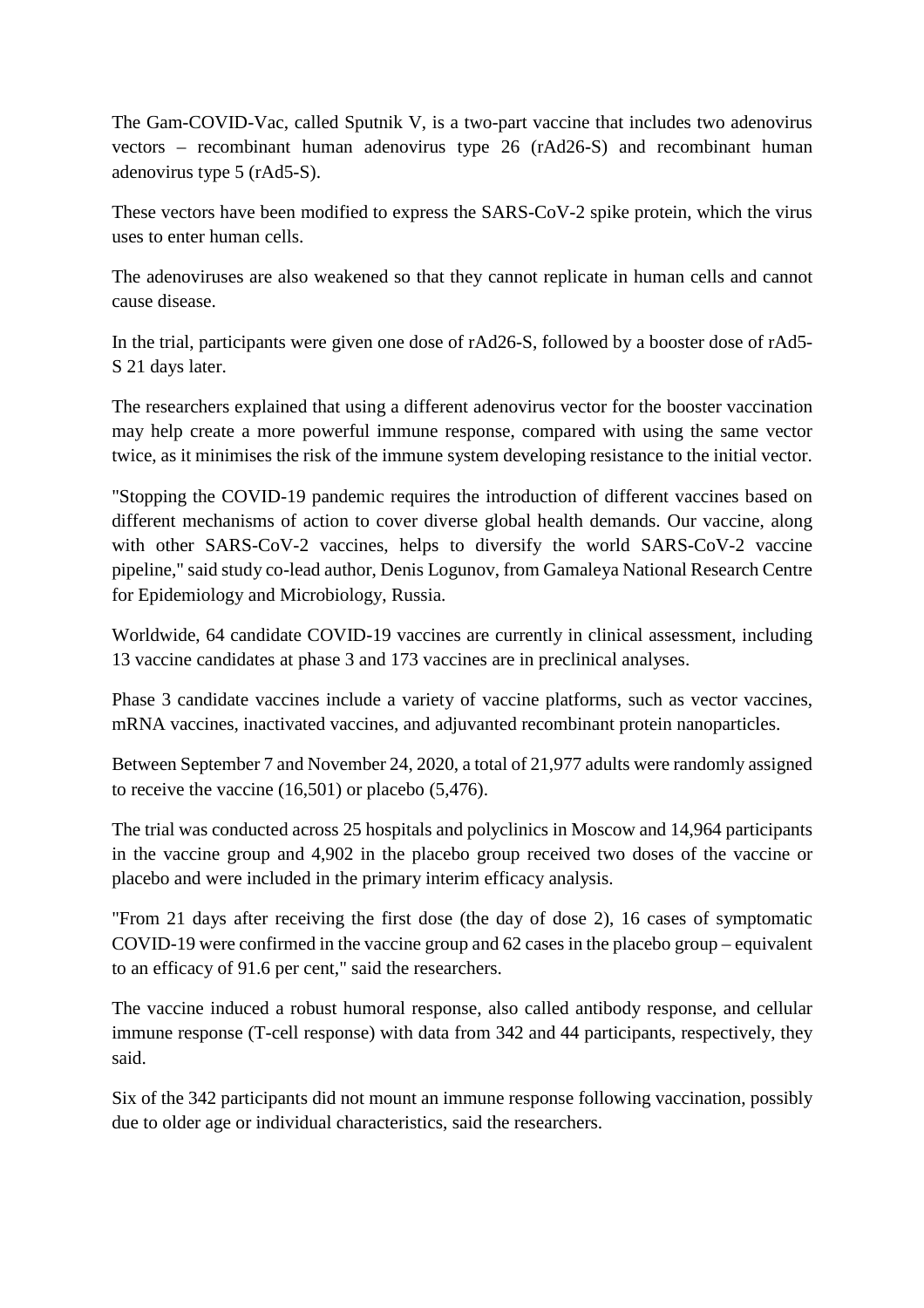They noted that because COVID-19 cases were detected only when participants self-reported symptoms, followed by a PCR test, the efficacy analysis only includes symptomatic cases of COVID-19.

Further research is needed to understand the efficacy of the vaccine on asymptomatic COVID-19, and transmission, according to the researchers.

They noted that since median follow up was 48 days from the first dose, so the study cannot assess the full duration of protection.

The trial follows an earlier phase 1/2 trial that reported safety and immunogenicity of two different formulations, one frozen, one freeze-dried, of the two-part vaccine.

In the latest study, the liquid form of the vaccine was used, which requires storage at minus 18 degrees Celsius. Storage at 2-8 degrees Celsius has also been approved.

"The development of the Sputnik V vaccine has been criticised for unseemly haste, corner cutting, and an absence of transparency," said Professor Ian Jones, from University of Reading in the UK, and Professor Polly Roy, from London School of Hygiene & Tropical Medicine, UK.

"But the outcome reported here is clear and the scientific principle of vaccination is demonstrated, which means another vaccine can now join the fight to reduce the incidence of COVID-19," said the researchers who were not involved in the study. PTI

#### **WHO**

#### **WHO team visits Wuhan virus lab at centre of speculation (The Tribune: 20210203)**

https://www.tribuneindia.com/news/health/who-team-visits-wuhan-virus-lab-at-centre-ofspeculation-207336

The WHO team's visit to the Wuhan Institute of Virology is a highlight of their mission

WHO team visits Wuhan virus lab at centre of speculation

China has promoted also unproven theories that the virus may have originated elsewhere.

World Health Organisation investigators on Wednesday visited a research centre in the Chinese city of Wuhan that has been the subject of speculation about the origins of the coronavirus, with one member saying they intended to meet key staff and press them on critical issues.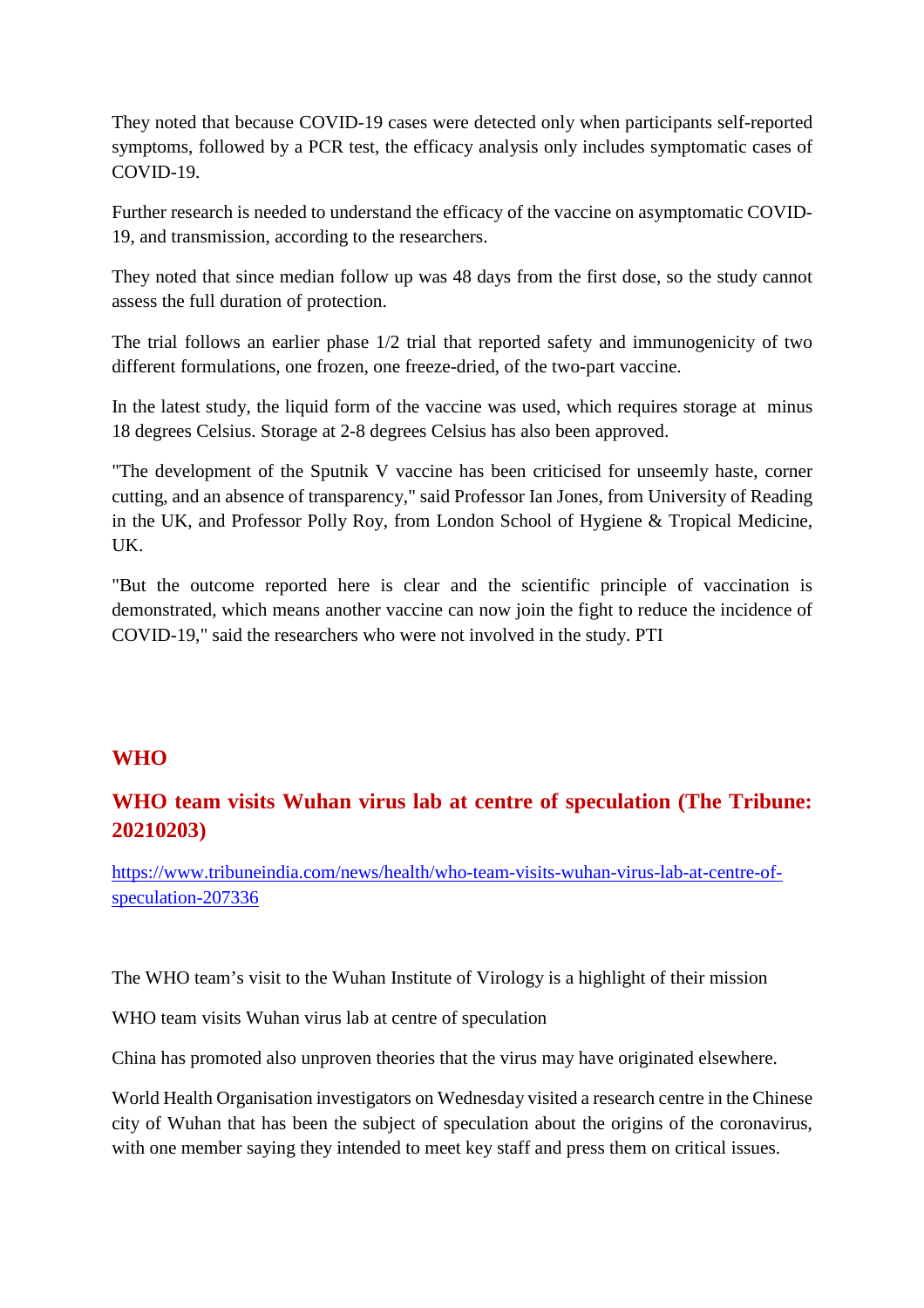The WHO team's visit to the Wuhan Institute of Virology is a highlight of their mission to gather data and search for clues as to where the virus originated and how it spread.

"We're looking forward to meeting with all the key people here and asking all the important questions that need to be asked," zoologist and team member Peter Daszak said, according to footage run by Japanese broadcaster TBS.

Reporters followed the team to the high-security facility, but as with past visits, there was little direct access to team members, who have given scant details of their discussions and visits thus far. Uniformed and plainclothes security guards stood to watch along the facility's gated front entrance, but there was no sign of the protective suits team members had donned Tuesday during a visit to an animal disease research centre.

One of China's top virus research labs, the institute built an archive of genetic information about bat coronaviruses after the 2003 outbreak of Severe Acute Respiratory Syndrome. That has led to unproven allegations that it may have a link to the original outbreak of COVID-19 in Wuhan in late 2019.

China has strongly denied that possibility and has promoted also unproven theories that the virus may have originated elsewhere or even been brought into the country from overseas with imports of frozen seafood tainted with the virus, a notion roundly rejected by international scientists and agencies.

The institute's deputy director is Shi Zhengli, a virologist who worked with Daszak to track down the origins of SARS that originated in China and led to the 2003 outbreak. She has published widely in academic journalists and worked to debunk theories espoused by the former Trump administration and other American officials that the virus is either a bioweapon or a "lab leak" from the institute.

Following two weeks in quarantine, the WHO team that includes experts from 10 nations has visited hospitals, research institutes and a traditional wet market linked to many of the first cases. Their visit followed months of negotiations as China seeks to retain tight control over information about the outbreak and the investigation into its origins, possibly to avoid blame for alleged missteps in its early response.

Confirmation of the origins of the virus is likely to take years. Pinning down an outbreak's animal reservoir typically requires exhaustive research, including taking animal samples, genetic analysis and epidemiological studies. One possibility is that a wildlife poacher might have passed the virus to traders who carried it to Wuhan.

The first clusters of COVID-19 were detected in Wuhan in late 2019, eventually prompting the government to put the city of 11 million under a strict 76-day lockdown. China has since reported more than 89,000 cases and 4,600 deaths, with new cases largely concentrated in its northeast and local lockdowns and travel restrictions being imposed to contain the outbreaks.

New cases of local transmission continue to fall with just 15 reported on Wednesday as Chinese heed government calls not to travel for the Lunar New Year holiday later this month.—AP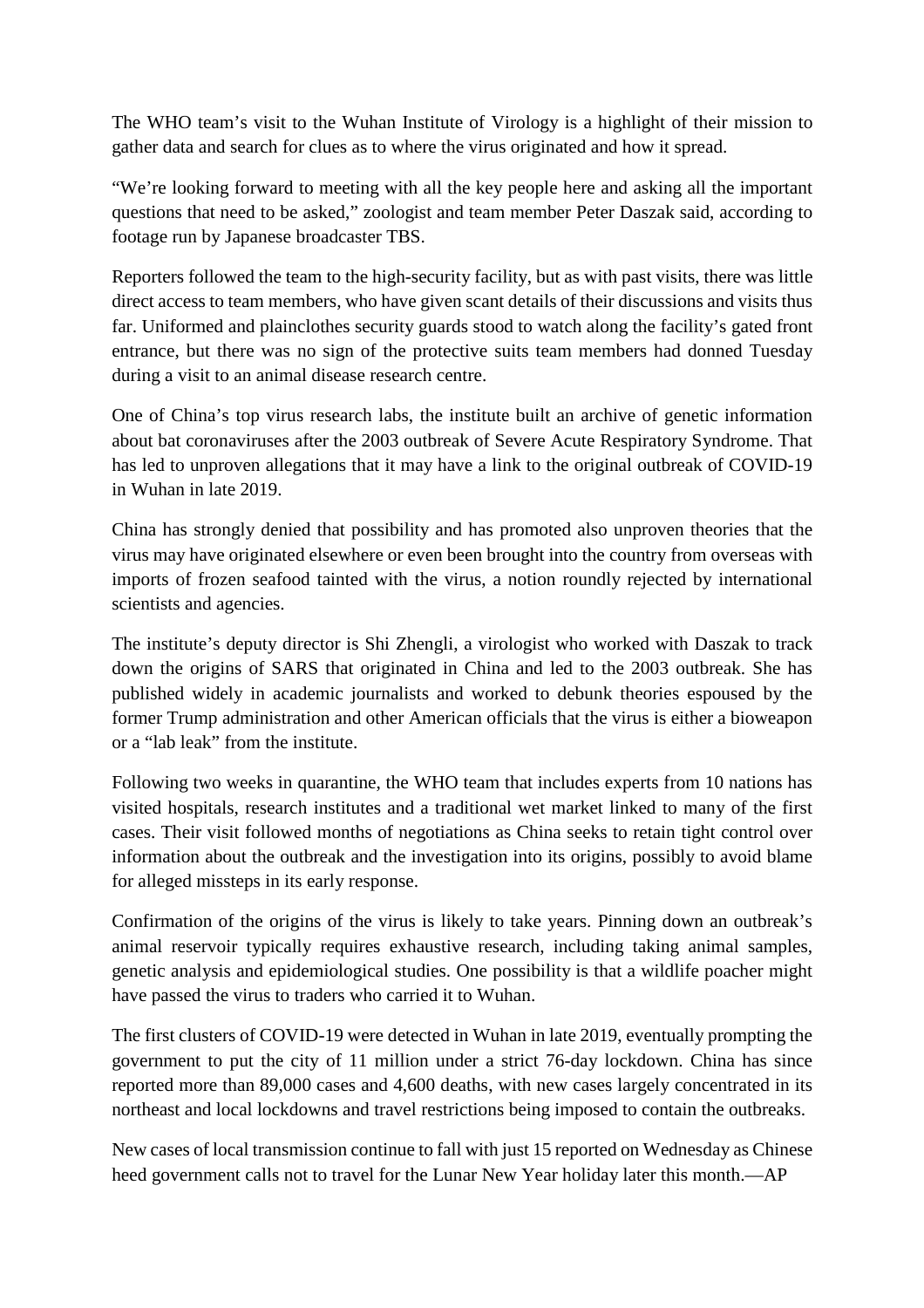39 per cent people in Himachal suffer from obesity, 11.5 per cent diabetic

The study also shows that around 31 per cent people in the state suffer from hypertension

#### **Diabetic**

#### **39 per cent people in Himachal suffer from obesity, 11.5 per cent diabetic (The Tribune: 20210203)**

https://www.tribuneindia.com/news/health/39-per-cent-people-in-himachal-suffer-fromobesity-11-5-per-cent-diabetic-207319

Thirty-nine per cent people in Himachal Pradesh suffer from obesity while 11.5 per cent are diabetic, according to a study by the Indian Council of Medical Research-India Diabetes (ICMR-INDIAB).

The nationwide study, under which findings for the state were released on Tuesday, also stated that around 77 per cent people in Himachal Pradesh suffer from dyslipidemia - abnormal levels of one or more kinds of lipids in the blood that leads to increased risk of heart diseases.

The survey covered nearly 4,000 people in the state and it was conducted from September 2019 to March 2020, the study's principal investigator Dr JK Mokta, who is a professor at the Indira Gandhi Medical College and Hospital's medicine department here, said.

"Himachal ranks seventh in the country in terms of prevalence of type-two diabetes, and has a higher prevalence than the national average as well as its neighbouring states of Punjab, Haryana and Uttarakhand," he said.

The prevalence is same among males and females, but is higher in urban areas as compared to rural areas, Mokta added.

He said that according to the study, around half of those suffering from diabetes have not been diagnosed with the disease and are unaware of the problem.

"Moreover, around 18 per cent people here are prediabetic, which means they have a 50 per cent chance of developing diabetes in the next 10 years," Mokta said, adding that Himachal is the fourth worst-hit state in terms of abdominial obesity, with 55 per cent people having a larger than normal waist circumference.

The study also showed that around 31 per cent people in the state suffer from hypertension.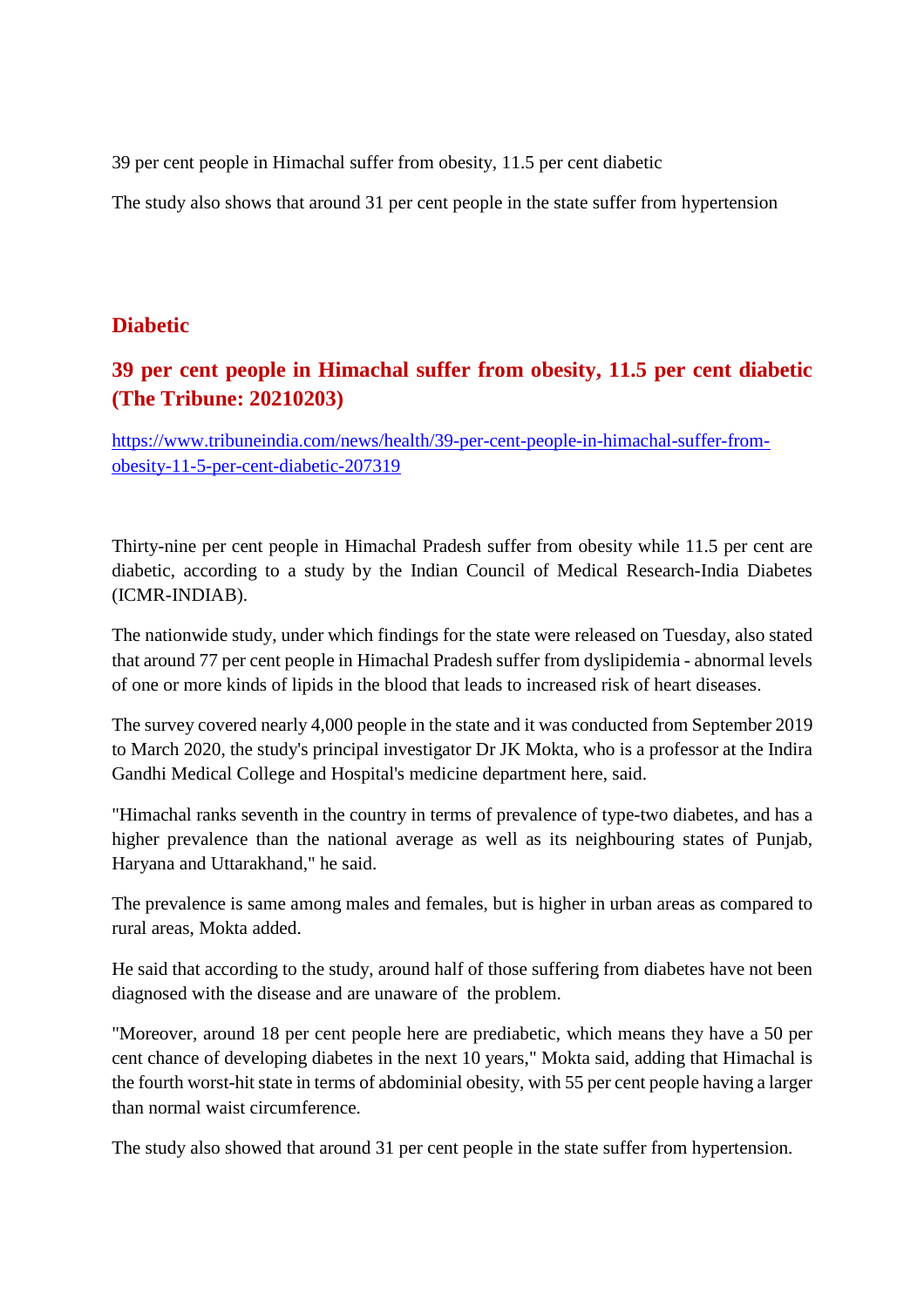The fifth National Family Health Survey released in December had come out with similar results for the state against the popular belief that residents of the hill-state are healthier on account of more physical activity in the mountainous terrain, it said.

Sixty-one per cent of the respondents, in fact, were found to be physically inactive, and only five per cent were highly active, the study found.

"Unhealthy food habits and an increasingly sedentary lifestyle seem to be responsible for all these disorders. The average cereal consumption in Himachal is 78 per cent wheat and 21 per cent rice. But people are largely consuming refined carbohydrates and not whole grains," Mokta said.

The milling process removes the dietary fibre and nutrients from the whole grain. They are also snacking on unhealthy foods in between meals, such as samosas, without indulging in additional physical activity, he said citing the study.

"Legumes, complex carbohydrates, fruits and vegetables are not adequately present in our diets. Our ancestors also took carbohydrate-rich diets but indulged in extensive physical work which is missing now on account of motor vehicles, machines and sedentary jobs," Mokta said. PTI

#### **COVID-19 UK variant**

#### **Scientists fear COVID-19 UK variant has mutated again (The Tribune: 20210203)**

https://www.tribuneindia.com/news/health/scientists-fear-covid-19-uk-variant-has-mutatedagain-206969

#### Apprehend that mutation could evade immune system

Scientists fear COVID-19 UK variant has mutated again

People get off the bus on Ealing's high street where the new SARS-CoV-2 coronavirus variant originating from South Africa has been located, in West London. Reuters file

The highly transmissible and possibly deadlier variant of COVID-19 detected in southern England at the end of last year is showing signs of further mutation, UK scientists warned on Tuesday.

Tests conducted on samples of the Kent variant, named after the region in England where it was first detected, show a mutation, called 'E484K', already detected in the South Africa and Brazil variants.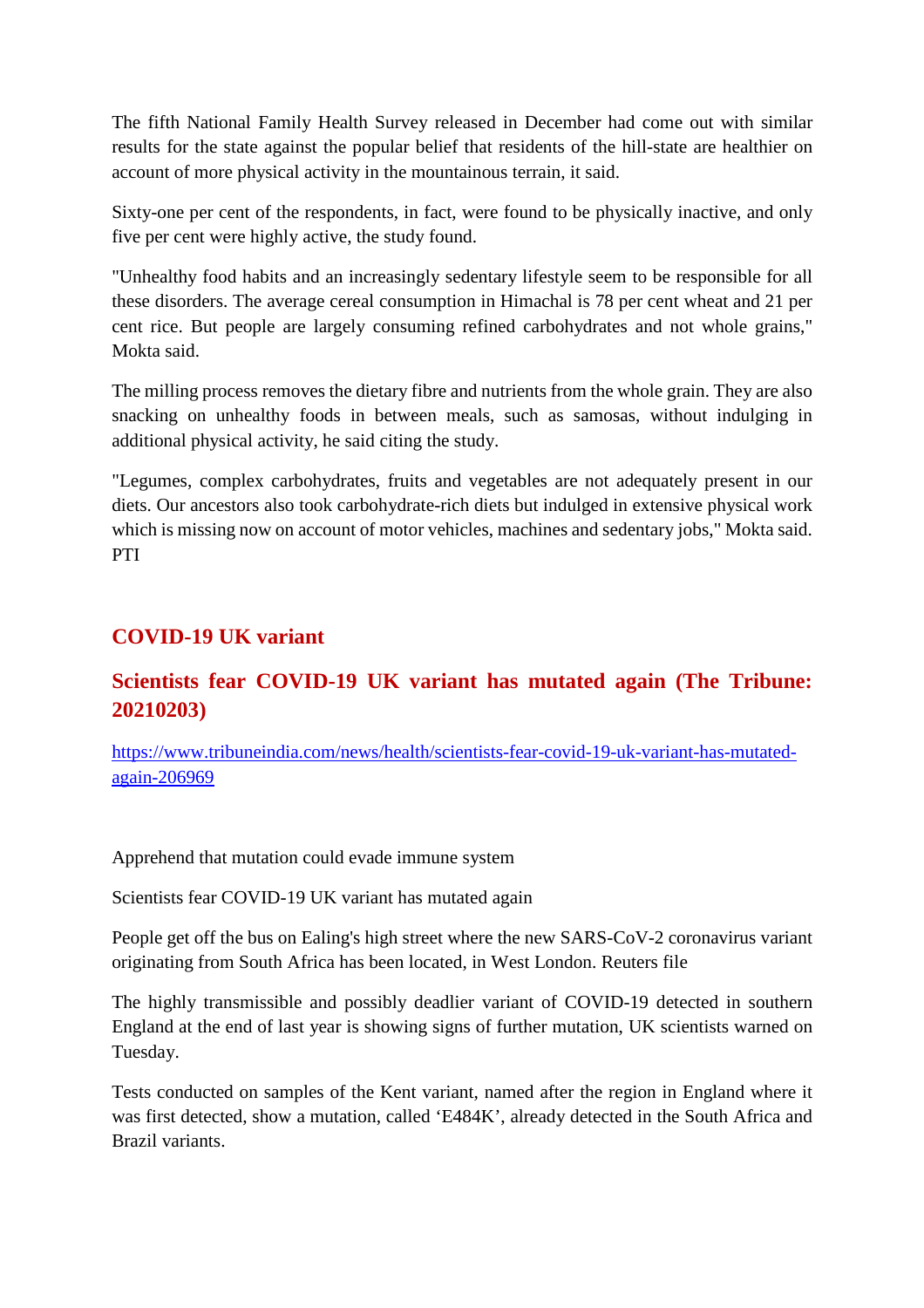There are fears that this mutation could evade the immune system and that the vaccines currently being administered may prove less effective against these further mutating variants of the SARS-CoV-2 virus.

The findings form part of yet-to-be peer-reviewed results of research at the Cambridge Institute of Therapeutic Immunology and Infectious Disease (CITIID), University of Cambridge, in collaboration with the National Institute for Health Research (NIHR) COVID-19 BioResource.

"Of particular concern, though, is the emergence of the E484K mutation, which so far has only been seen in a relatively small number of individuals. Our work suggests the vaccine is likely to be less effective when dealing with this (E484K) mutation," said Professor Ravi Gupta, the lead researcher at the CITIID.

He said that the variant is expected to continue to acquire mutations seen in the other variants of concern.

"So we need to plan for the next generation of vaccines to have modifications to account for new variants. We also need to scale up vaccines as fast and as broadly as possible to get transmission down globally," he said.

The data, which relates to a small sample of patients, also suggests that a significant proportion of over-80 olds may not be sufficiently protected against infection until they have received their second dose of the vaccine.

"Our data suggest that a significant proportion of people aged over 80 may not have developed protective neutralising antibodies against infection three weeks after their first dose of the vaccine. But it's reassuring to see that after two doses, serum from every individual was able to neutralise the virus," said Dr Dami Collier, the main co-investigator on the studies.

The scientists used blood samples from 26 individuals who had received their first dose of the Pfizer/BioNTech vaccine three weeks previously, to extract serum, which contains antibodies raised in response to the vaccine. The age range of the volunteers was 29 to 89 years.

The findings come as the UK is conducting urgent door-to-door surge testing in south-east England to try and trace every case of the South African variant of COVID-19, which was detected in two people within the community with no travel history connecting them to South Africa.

UK Health Secretary Matt Hancock has said he wanted to "come down hard" on the variant by "finding every case". PTI AK According to Johns Hopkins University COVID-19 tracker, over 106,774 people have died and more than 3.8 million people have contracted the disease in the UK. PTI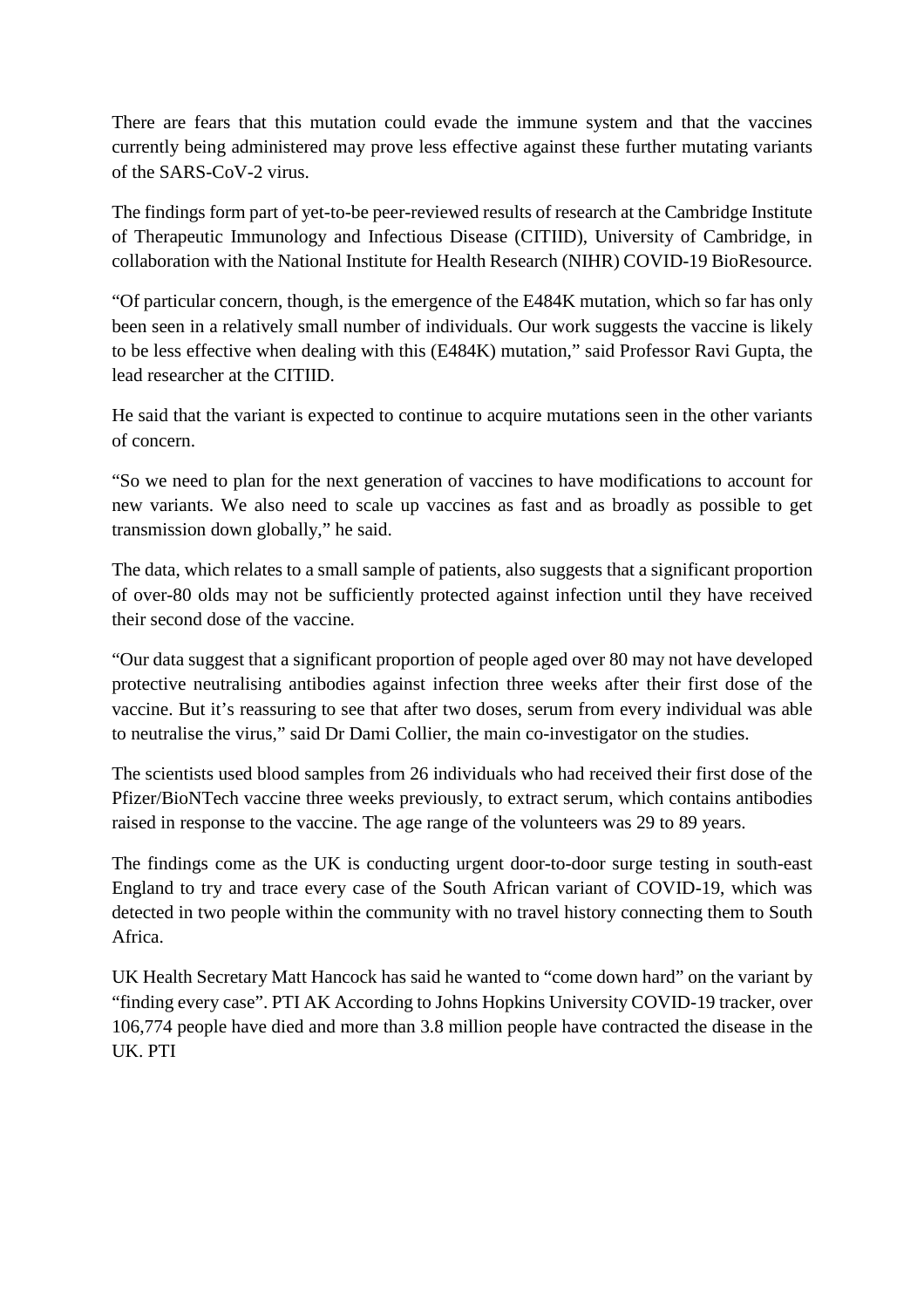**Sars-Cov-2**

**Over 50% exposure to Sars-Cov-2 in 10 of 11 city districts: Sero survey (Hindustan Times: 20210203)**

https://epaper.hindustantimes.com/Home/ArticleView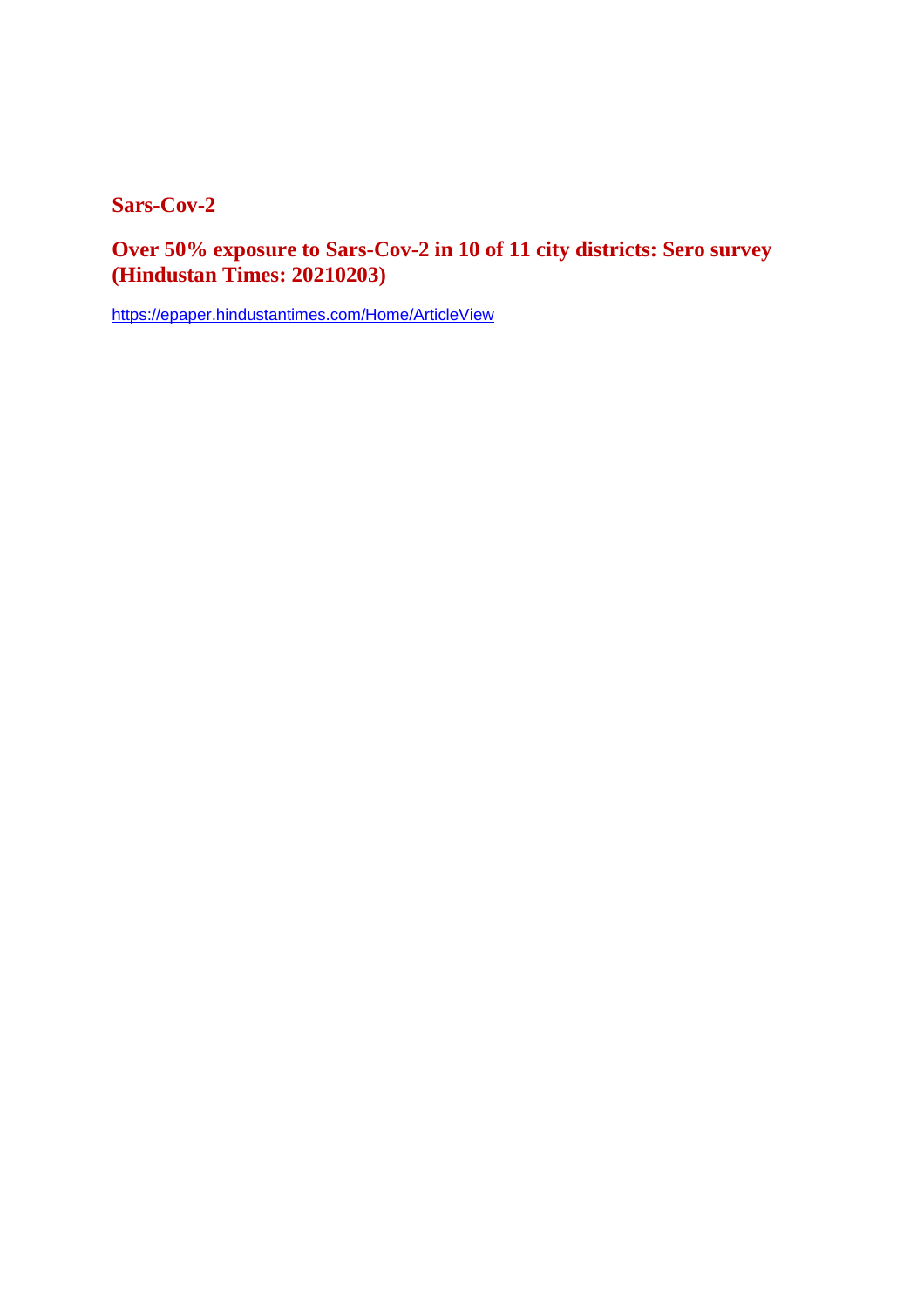## **Stay cautious, wear masks: Jain**

The seroprevalence is in sync with the outbreak's state in Delhi. Health min Jain said over last 10-12 days, city has added less than 200 cases a day

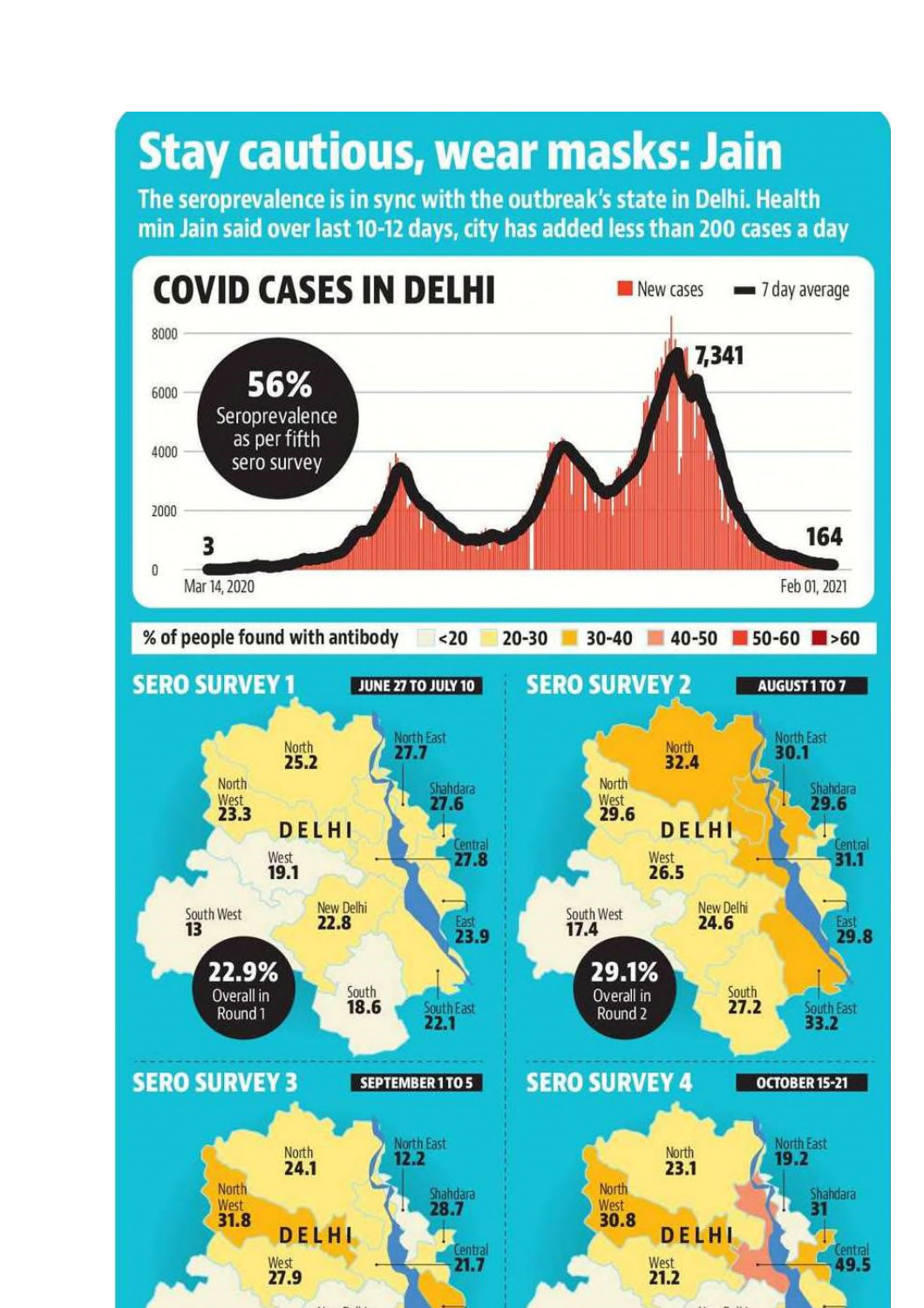The fifth serological survey in Delhi to detect Covid-19 antibodies showed that 56.13% of the 28,000 people sampled tested positive, state health minister Satyendar Jain said on Tuesday, releasing findings that suggest more than half of the Capital's population on average may have been exposed to the virus.

The data released by Jain showed that except for the north district, the other 10 districts had a seroprevalence of more than 50%. Of these, six had a seroprevalence of more than 55%. Southeast district had the highest number at 62%.

These numbers now appear to fall in a territory that experts believe is similar to the herd immunity threshold – a point in seroprevalence (estimated to be 60-80% of the population in case of Sars-Cov-2) when there are too few people left for the virus to spread to, slowing an outbreak down.

But Jain cautioned that this should not be seen as having hit herd immunity, something that experts have separately said is uncertain in the case of natural infections since such immunity could wane and people still spread the disease while they are infected (contrary to what happens when someone is vaccinated).

"Some say herd immunity is achieved at 50%, others say it should be 60%. I don't think we should get into the debate of herd immunity now. This is a new form of virus or disease, we should not get lax with our precautionary measures because in October, we had thought the virus was brought under control, but then we got the third wave," said Jain.

According to Jain, the latest round – which was conducted between January 15 and January 23, and included 100 samples from each of the city's 272 wards – was the largest in the Capital yet. "It is also the largest in the country so far. Delhi has largely won over Covid-19, but we should continue to practise Covid-19 appropriate behaviour," Jain said.

The latest figure is an over 30 percentage point jump over the last sero survey that was held in October, before the city entered the third wave of infections.

The high seroprevalence is also in sync with the state of the outbreak in the Capital. Jain stated that over the past 10-12 days, Delhi has been reporting less than 200 Covid-19 cases every day and the positivity rate, which at one point had touched 15%, is now stable at lower than 1% for the past one month.

"Still, I want to urge everyone to continue wearing masks for a few more months. In the past two months, the compliance has improved substantially, the result of which is in front of everyone -- Covid cases have drastically come down. If people continue to wear masks this way, we will be able to totally control the virus in the next few months," the minister said.

The minister said the full report of the latest serological survey will be released in a day or two after further examination of the findings.

"Like the results in the previous surveys, this time too the number of females having antibodies was more than that of males. There means that all these people had Covid at some point and now have fully recovered. We can say that antibodies have been found in 49.09% to 62.18% of the people in Delhi, and the average percentage of people who have been found positive is 56.13%," Jain said.

Dr Nutan Mundeja, director general of health services (Delhi state health mission) said this time, the sero survey was not just bigger in scale, but also better technology was used.

"We have used CLIA technology this time, which is more sensitive than the ELISA technology, as a result of which results come out more accurate. All the samples were tested at the ILBS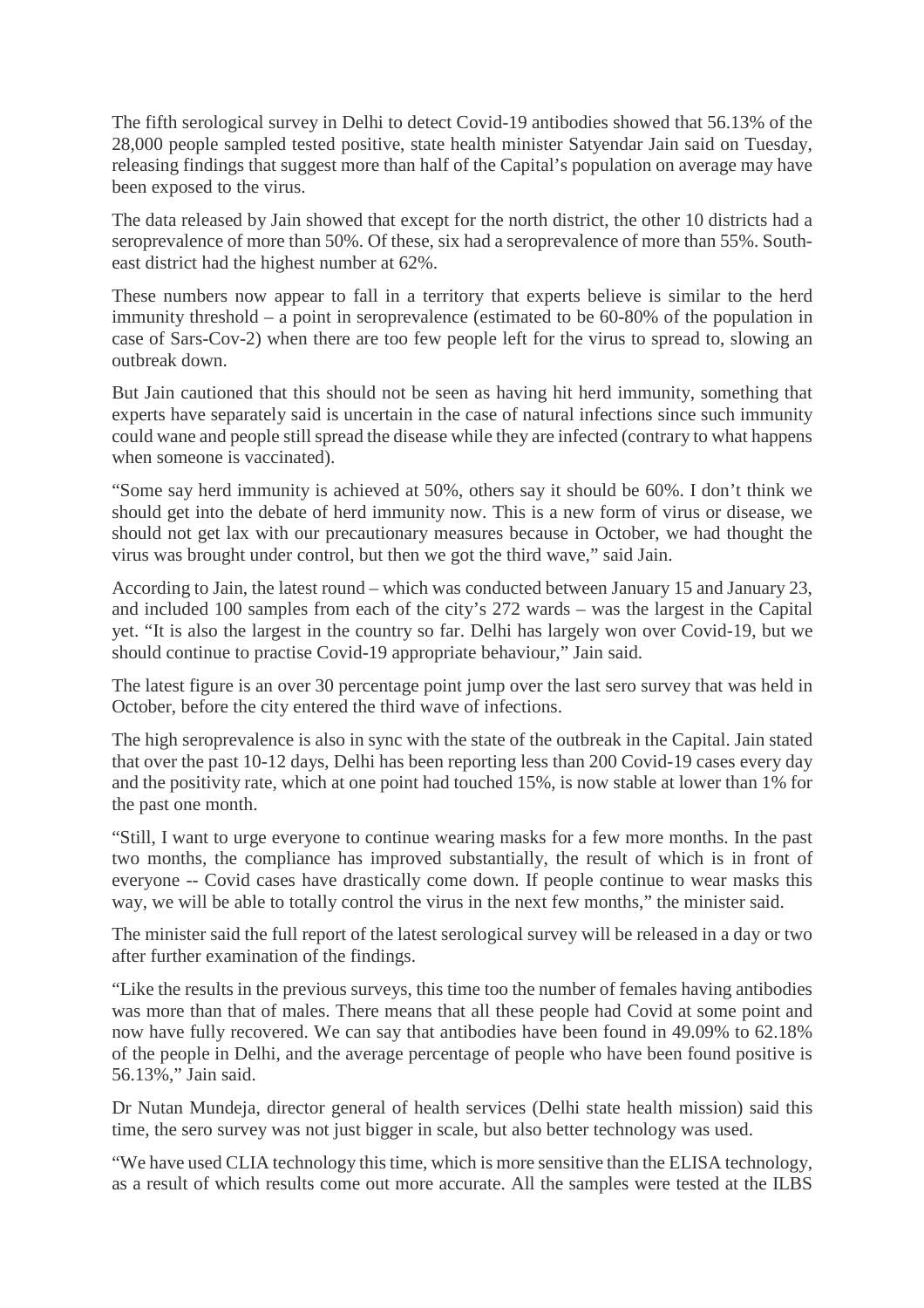hospital to ensure uniformity. The survey was conducted in association with Maulana Azad Medical College. The samples were collected from people of all socio-economic strata and from across all kinds of population and age groups," said Mundeja.

Delhi's first serological survey was done in the city in June-July and it had shown that 23.4% of people surveyed had developed antibodies against the virus. Similar surveys in August showed that 29.1% of people had antibodies, 25.1% in September, and 25.5% in October. A positive result implies that the person has developed antibodies against the virus. This means that the person was infected at some point and developed immunity against it.

Jain said earlier, the Delhi government was conducting sero survey every month.

"But, now we are doing it after 1.5-2 months. The next survey will also be done after about 2 months," he said.

T Jacob John, former head of clinical virology at Christian Medical College, Vellore said the latest sero survey result is a representation of the third wave of the Covid-19 pandemic which had hit the national Capital in mid-November when the peak daily cases had touched around 8,500.

"This sero survey does not include those who got infected in the first and second wave because the tests detect antibodies which lasts only for about 2-3 months. So, in general more than 56.13% people in Delhi have got infected and recovered. Also, loss of antibodies, which is not the last word on immunity, does not mean loss of protection," he said.

John said herd immunity will be better achieved once vaccination is rolled out in a larger way.

"Senior citizens and those with co-morbidities, school staff and essential service providers should be vaccinated at the earliest so that Delhi can inch towards herd immunity," he said.

#### **Covid Antibodies (The Asian Age: 20210203)**

http://onlineepaper.asianage.com/articledetailpage.aspx?id=15385619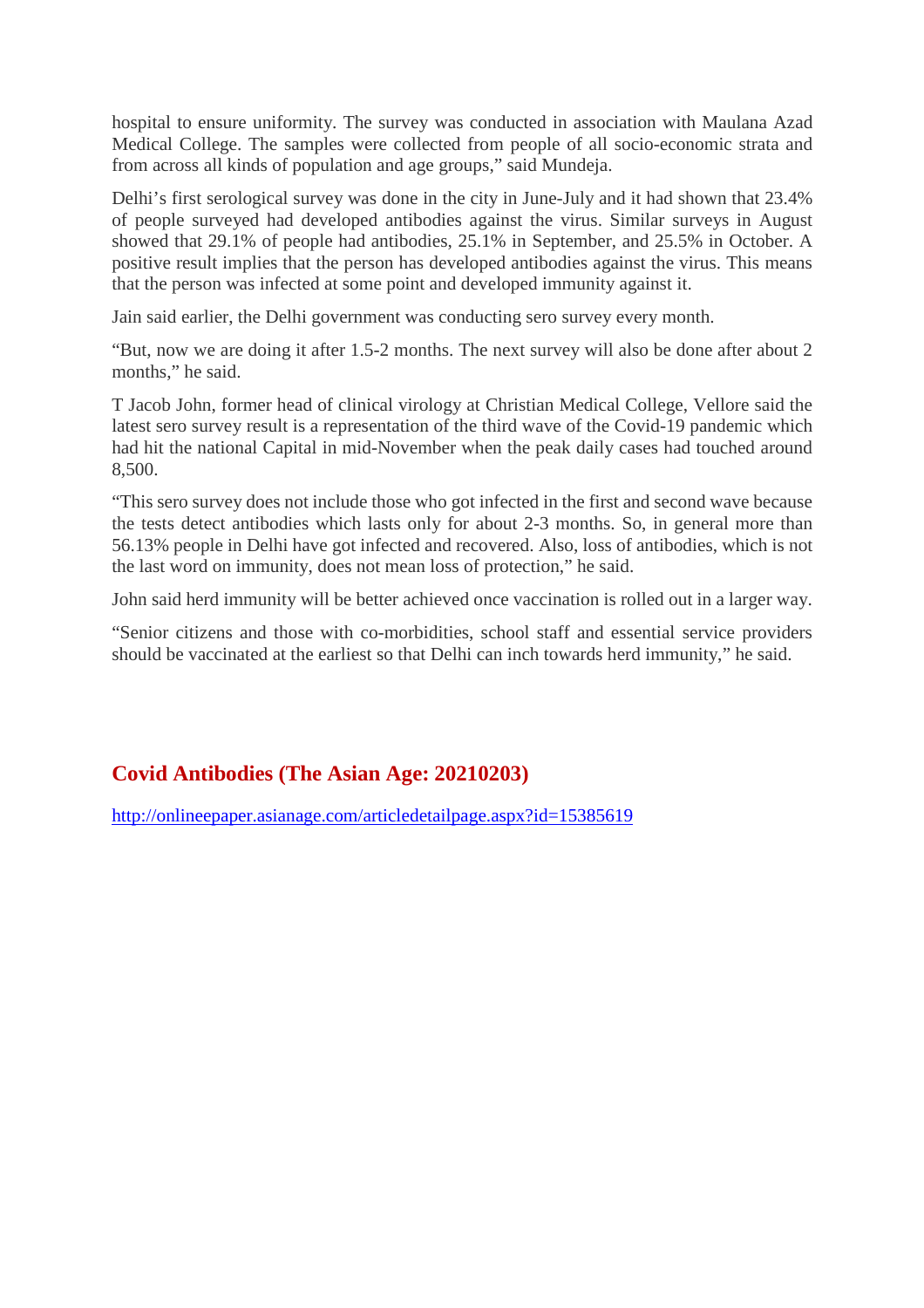### 56.13% Delhiites developed Covid antibodies: Jain

#### AGE CORRESPONDENT NEW DELHI, FEB. 2

Delhi health minister Denn nearm minister<br>Satyendar Jain, on<br>Tuesday, said that 56.13 per<br>cent of those covered<br>under the latest serological survey in the city in<br>January have developed<br>antibodies against coronavirus.

avirus,<br>The minister also said<br>that Delhi was "moving<br>towards herd immunity,<br>but only experts will be<br>able to give a clear pic-<br>ture."<br>The fifth computer.

The fifth sero survey, the<br>largest in the country so far, was conducted from<br>January 15 to January 23, he said.<br>At

At 62.18 per cent,<br>Southwest Delhi reported maximum seroprevalence.<br>North Delhi at 49.09 per<br>cent recorded the lowest,

#### **Hospitals relieved as govt reduces**

#### number of reserved Covid-19 beds

AGE CORRESPONDENT NEW DELHI, FEB. 2

A healthcare providers'<br>association told the Delhi<br>high court, on Tuesday, that man court, on tuesday, that<br>various private hospitals,<br>which were earlier asked to<br>beds for Covid patients,<br>were satisfied with the<br>Delhi government's recent decision to reduce the number to 25%.<br>Justice Navin Chawla

was informed by the counsel for the association of healthcare providers that he has instructions to withdraw the petition seeking

Mr Jain said. "A new, better technology quashing of the government's September 12, 2020,<br>order to reserve 80% ICU beds for patients in 33 private hospitals, which are its members. The HC allowed the prayer for<br>withdrawing the petition<br>and disposed of the plea.

Advocate Sanyam Khetarpal, representing the Nietarion: resociation, said<br>the hospitals were satisfied<br>with the government's<br>January 15 order by which<br>the reservation of Covid-19<br>ICU beds in private hospitals here was reduced from<br>40 per cent to 25 per cent<br>which have over 100 beds.

was used during the survey. Samples were collected

from every ward. In all. 28,000 samples were<br>taken," a senior official<br>said. The minister said said. The minister said<br>that the number of cases,<br>fatalities, and hospital<br>admissions have declined<br>significantly but insisted<br>that people should continue<br>to use masks for a few<br>more months and main-<br>habaviour." behaviour."<br>Mr Jain said three major

changes were incorporated<br>during the latest survey. We increased the sample size. Samples were collect-<br>ed on the basis of socio-<br>economic conditions. A new, more sensitive kit was<br>used and the testing was conducted at the Institute conducted at the institute<br>of Liver and Biliary<br>Sciences," he said.<br>The minister also<br>informed that frontline<br>workers will start getting

Covid-19 vaccine jabs this Covid-19 vaccine jack high<br>week. Nearly six lakh<br>frontline workers, includ-<br>ing government school ronume workers, include<br>teachers, MCD employees,<br>police personnel, and<br>ASHA and ANM workers,<br>are expected to be administered the vaccine.

tered the vaccine.<br>A new, better technology<br>was used during the sur-<br>vey Samples were collected<br>from every ward. In all,<br>28,000 samples were taken,<br>director general health<br>strvices (OGHS) Dr Nutan<br>Mundeia said Mundeja said.

"We conducted this sero-<br>survey along with survey along with<br>Maulana Azad Medical Natural Azar weather college and used CLIA<br>technology, which is a<br>more sensitive technology<br>than ELISA technology. The samples were tested at ILBS so that there is uniformity across the city,"<br>she said.

#### Medical board on abortion

#### Medical board on abortion 'unfeasible', says study (The Hindu: 20210203)

https://www.thehindu.com/news/national/medical-board-on-abortion-unfeasible-saysstudy/article33711124.ece

82% of obstetrics-gynaecology, paediatric and other specialist posts vacant

A panel of doctors to decide on termination of pregnancy beyond 24 weeks as proposed in the Medical Termination of Pregnancy (MTP) Amendment Bill,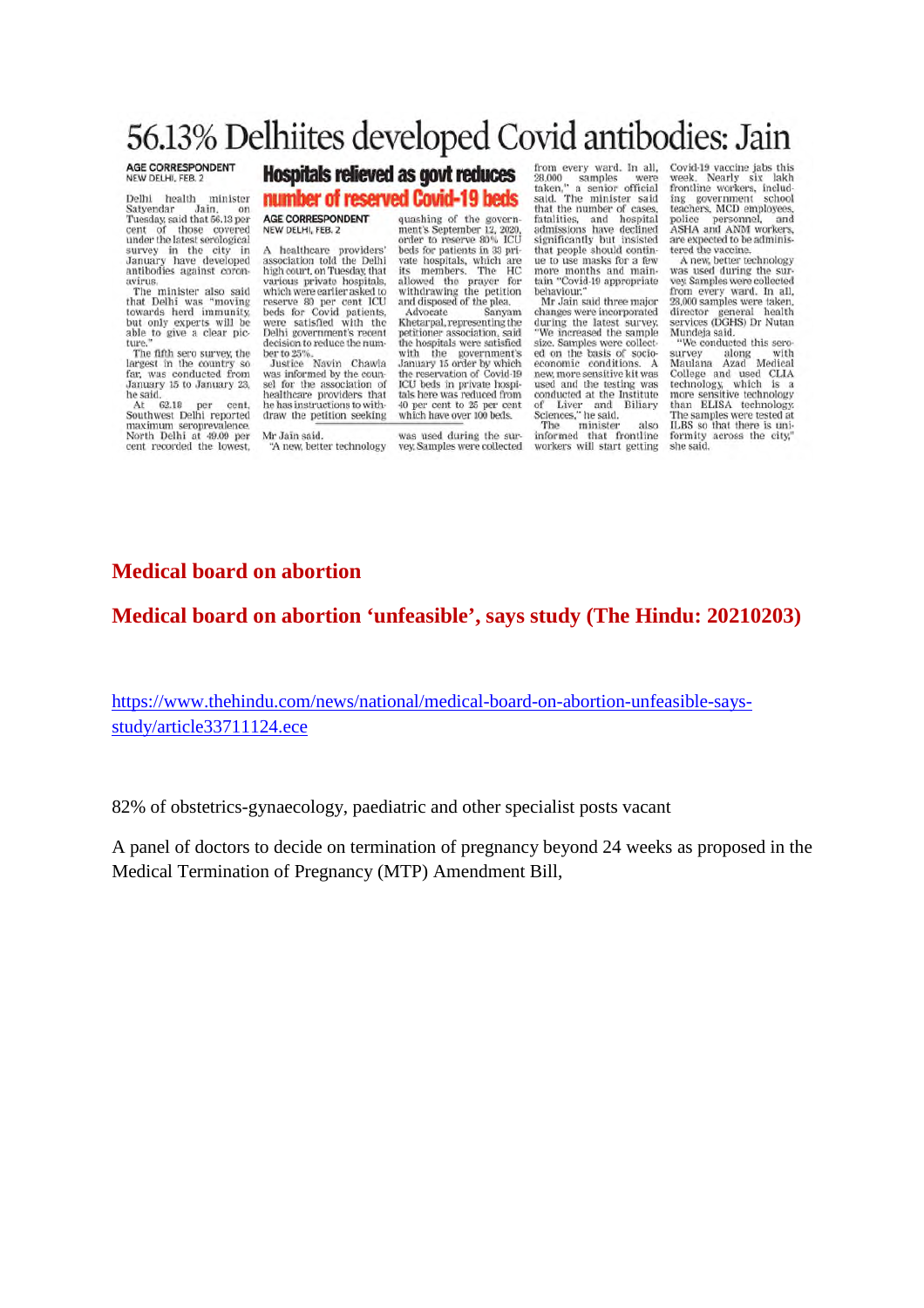#### **Coronaviru**

#### **Coronavirus | India fought COVID-19 pandemic much better than other nations: Harsh Vardhan (The Hindu: 20210203)**

https://www.thehindu.com/sci-tech/health/india-fought-covid-19-pandemic-much-betterthan-other-nations-vardhan/article33709814.ece

India was the first country to respond within an hour when WHO declared COVID-19 a pandemic

India was able to fight the COVID-19 pandemic much better than other countries because of its 'whole of government' and 'whole of society' approach, Health Minister Harsh Vardhan has said.

#### **Asthma**

#### **In survey of those with uncontrolled asthma, half smoked cannabis (New Kerala: 20210203)**

https://www.newkerala.com/news/2021/20365.htm

A new survey showed that of those who used cannabis, about half smoked it while a third vaped, both inhalation routes are likely to affect one's lungs.

The findings of the survey were published in the journal 'Annals of Allergy, Asthma, and Immunology'.

"It surprised me that over half of the cannabis users in this study who have asthma were smoking it," said Joanna Zeiger, PhD, principal investigator for the study.

"And further, of those with uncontrolled asthma, half reported smoking cannabis. We also found that people with asthma are not routinely being asked or advised by their physician about cannabis and how they are consuming it," added Zeiger.

Eighty-eight (18 per cent) of the 489 adults with allergy/asthma who completed the survey reported current cannabis use. The majority of those responding were younger than 50 years, female, and White. Among non-cannabis users, 2.5 per cent reported an allergy to cannabis.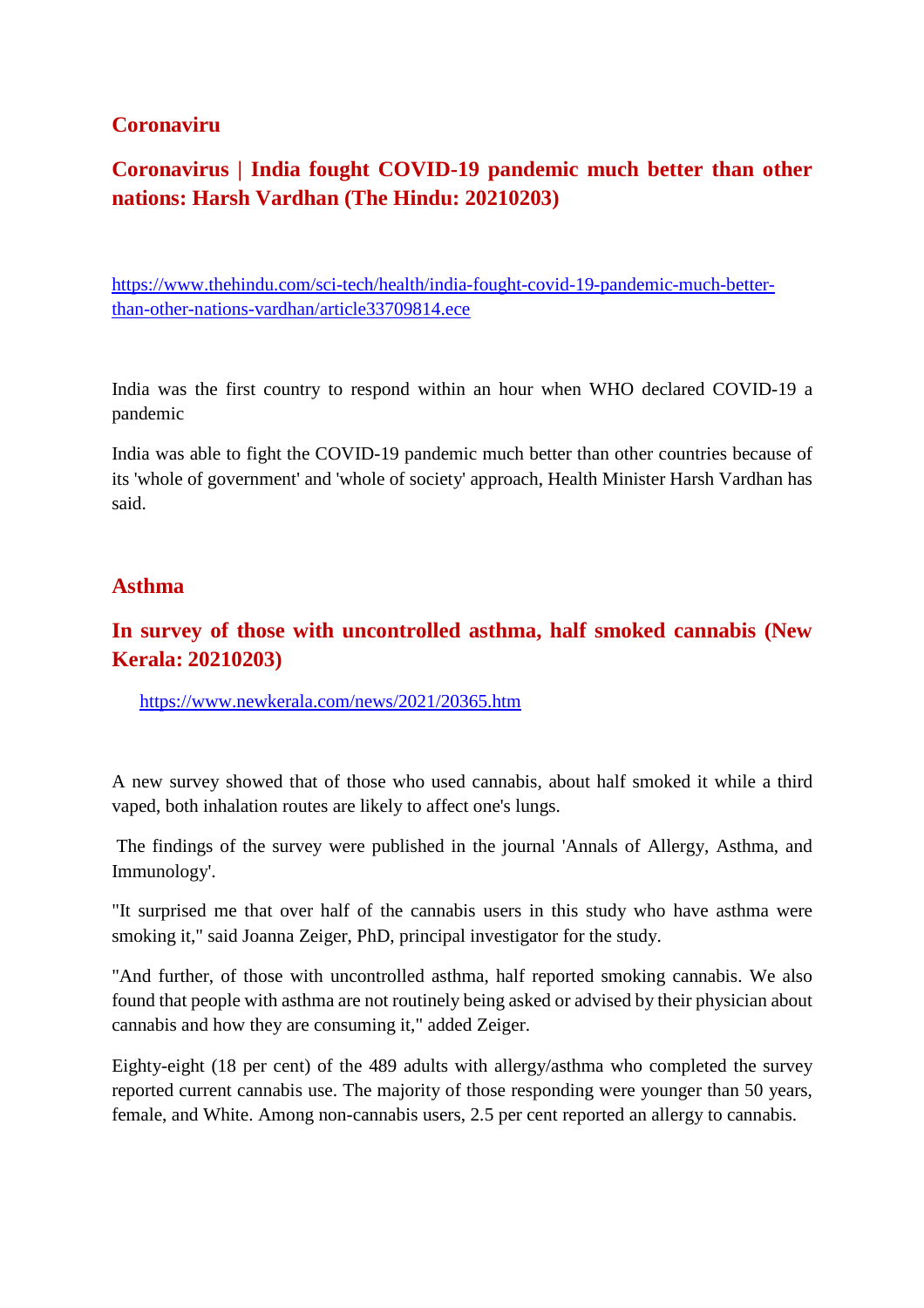Two-thirds of current cannabis users did so for medical or medical/recreational purposes. The anonymous survey, conducted in collaboration with Allergy and Asthma Network, was of those 18 years and older and looked at cannabis knowledge, attitudes, and patterns of use.

"Strikingly, among current cannabis users, only about 40 per cent report having their physicians inquire about cannabis use, and about the same number of patients want to discuss cannabis with their physicians," said allergist William Silvers, MD, study co-author, ACAAI member and expert on cannabis allergy.

"In order to more completely manage their allergy/asthma patients, allergists should increase their knowledge about cannabis and inquire about cannabis use including types of cannabinoid, route of use, reasons for use, and adverse effects," said Dr Silvers.

"As with cigarette smoking, efforts should be made to reduce smoking of cannabis, and recommend other potentially safer routes such as edibles and sublingual tinctures," added Dr Silvers.

Positive effects of cannabis use (e.g., reduced pain, calm, improved sleep) were reported significantly more frequently than adverse effects (e.g., cough, increased appetite, anxiety). Of concern, about 20 per cent of survey respondents reported coughing from cannabis, which was significantly related to smoking cannabis.

Almost 60 per cent of the cannabis users in the survey reported current asthma, of whom 40 per cent were uncontrolled by the Asthma Control Test.

Dr Zeiger noted, "We look forward to future studies of larger, more diverse cohorts to better explore more deeply the effect of cannabis use on asthma and other allergic disorders."

#### **Covid-19 vaccinations**

#### **Covid-19 vaccinations for all Germans by summer end: Merkel (New Kerala: 20210203)**

https://www.newkerala.com/news/2021/20281.htm

German Chancellor Angela Merkel has reaffirmed that the government will make sure that every citizen is vaccinated against the novel coronavirus by the end of summer.

Merkel made the remarks on Monday after a video meeting with leaders of federal states on possible improvement for the rollout of the country's vaccination program, reports Xinhua news agency.

Given the current supply commitments, Merkel said, this target was possible even with the three vaccines already approved by the EU, from BioNTech/Pfizer, Moderna and AstraZeneca.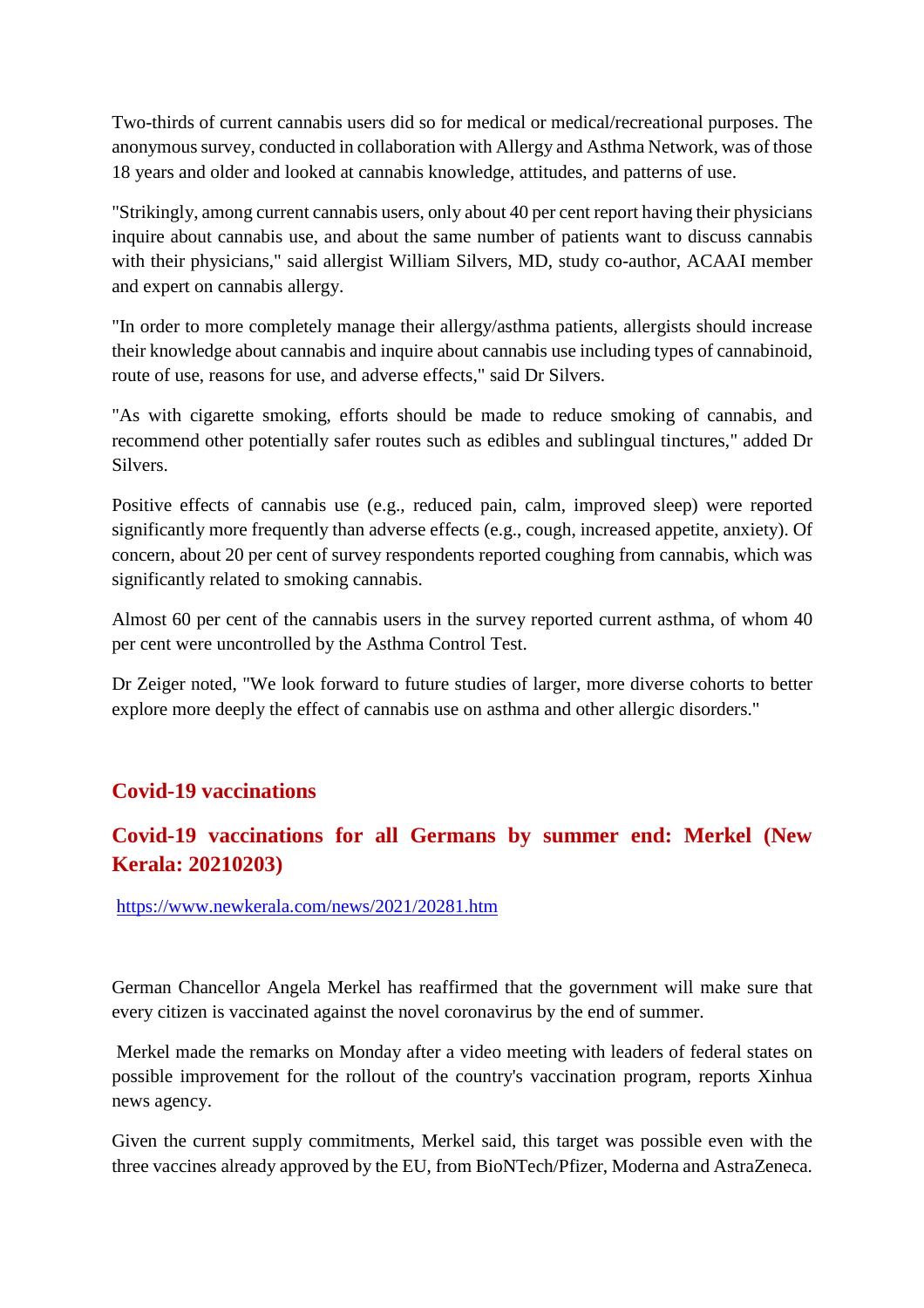With further approvals, there could be even larger supply.

Before the meeting however, Health Minister Jens Spahn had told local media that a few more weeks of vaccine shortages could still be expected.

To date, the total number of vaccinations in Germany stands at 2,467,918.

As of Tuesday, Germany has reported a total of 2,232,327 coronavirus cases and 57,496 deaths.

#### **Alzheimer's disease**

#### **Writing tests could help predict Alzheimer's disease: Study (New Kerala: 20210203)**

An analysis of writing patterns may help spot early signs of Alzheimer's disease years before the onset of the symptoms, says a new study by IBM researchers.

In the study published in The Lancet EclinicalMedicine, the researchers found that older adults who were more repetitive in word usage, made spelling errors, and missed words like "the," "is" and "are" even when they were cognitively normal were more likely to develop Alzheimer's disease later.

The study involved a group of 80 men and women in their 80s, The New York Times reported on Monday.

They were participants in the Framingham Heart Study, a multi-generational study initiated in 1948 that has spurred thousands of health studies.

As part of it, they took a writing test. At that time, none of the 80 participants developed Alzheimer's disease.

The IBM researchers used an artificial intelligence (AI) programme that analysed subtle differences in language to examine the word usage by the participants.

The AI programme identified that one group of the participants was more frequent in repeating some words.

They also used a simple grammatical structure in their language and tended to miss words like "the," "is" and "are."

The members of that group went on to develop Alzheimer's disease later.

In predicting who would get Alzheimer's disease, the AI programme was found to be 75 per cent accurate, according to the study, said the NYT report.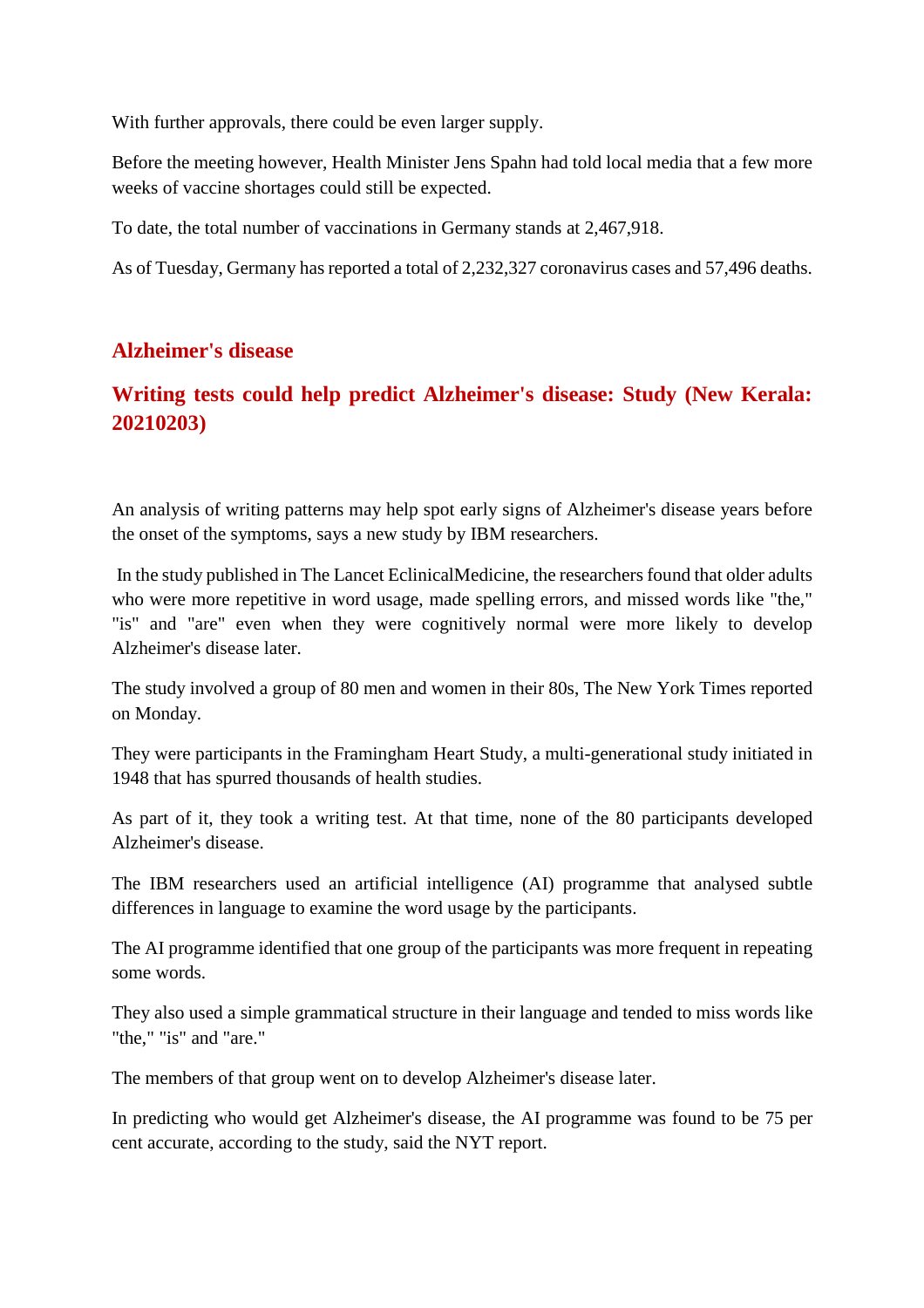"We had no prior assumption that word usage would show anything," Ajay Royyuru, Vice President of health care and life sciences research at IBM Thomas J. Watson Research Center in Yorktown Heights, New York, where the A.I. analysis was done, was quoted as saying.

#### **Air pollution**

#### **Lowering BP may reduce CVD risk in people exposed to air pollution (New Kerala: 20210203)**

https://www.newkerala.com/news/2021/20168.htm

Lowering BP may reduce CVD risk in people exposed to air pollution

Intensive lowering of blood pressure (BP) is effective in reducing cardiovascular risk in patients exposed to high levels of air pollution, a new study suggests.

The findings indicated that intensive BP lowering (defined as goal systolic blood pressure lower than 120 mmHg) led to significant reduction in cardiovascular events (combination of heart attacks, strokes, heart failure, or death from cardiovascular diseases) especially in patients exposed to higher pollution levels.

"Air pollution impacts socio-economically disadvantaged patients to a higher degree. Living within a particular neighbourhood should not mean you are more likely to suffer from cardiovascular diseases," said lead author Sadeer Al-Kindi, Assistant Professor at the Case Western Reserve University in the US.

Air pollution, particularly fine particulate matter, has been implicated in cardiovascular risks, partly through effects on BP.

Particulate matter smaller than 2.5 microns is concentrated particles that develop from human impact on the environment, such as automobile exhaust, power generation and other fossil fuels. According to researchers, it poses the greatest threat to global health.

Earlier studies have shown that exposure to particulate matter smaller than 2.5 microns is associated with acute and chronic increases in BP as well as hypertension.

For the study, published in the journal Hypertension, the team sought to determine if intensive BP lowering on cardiovascular events is modified by air pollution exposure.

They linked integrated satellite-derived air pollution exposures with residential addresses for 9,286 patients enrolled in the trial.

The authors concluded that ambient air pollution may influence the benefit of intensive lowering of BP.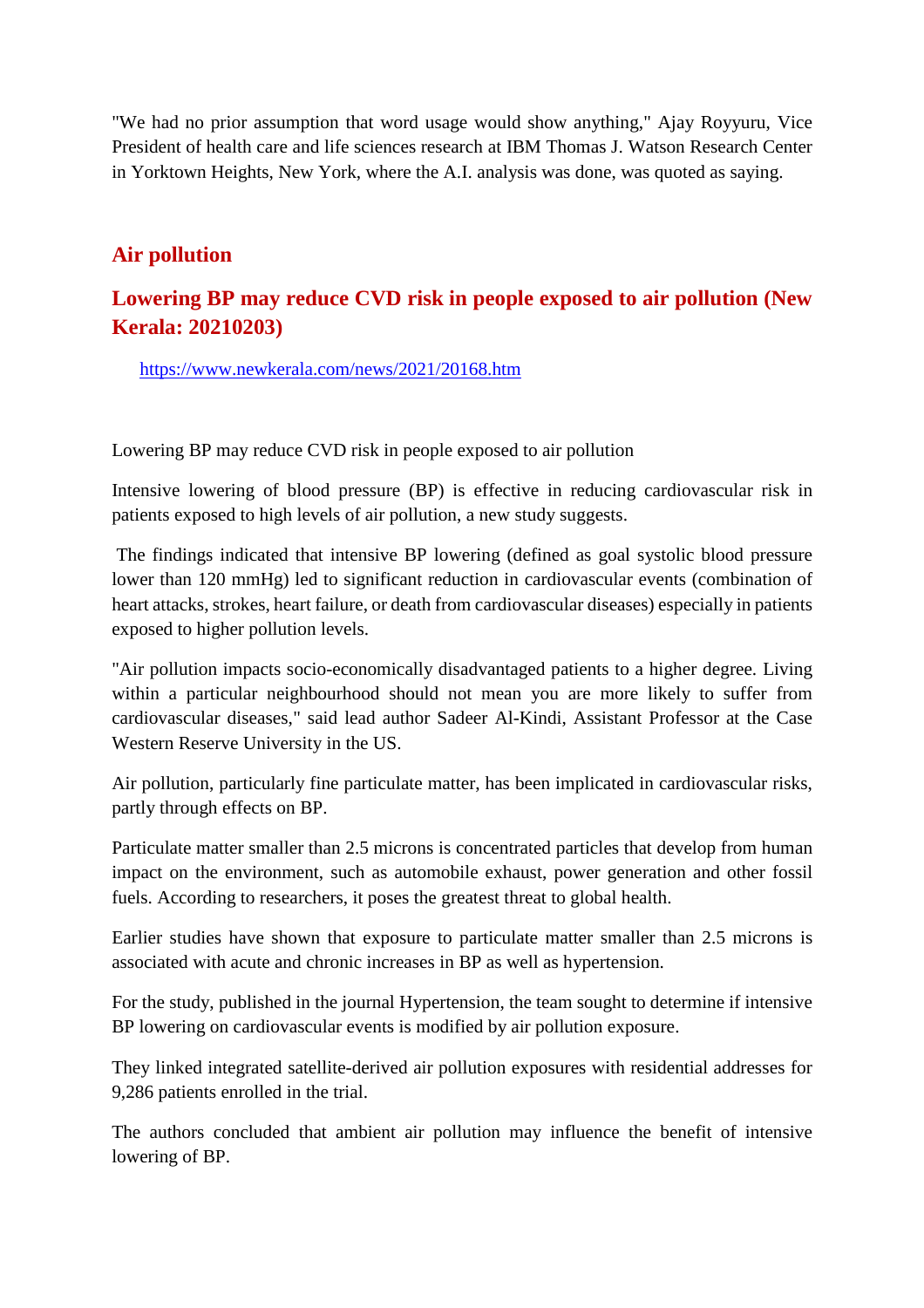Lowering of BP is particularly beneficial for patients who are exposed to high levels of fine particulate matter, the researchers said.

#### **Parkinson's disease**

#### **Prostate drug may lower Parkinson's disease risk in men (New Kerala: 20210203)**

https://www.newkerala.com/news/2021/20158.htm

aking a particular type of medication to treat an enlarged prostate is associated with a reduced risk of developing Parkinson's disease among men, a new study suggests.

The findings, published in the journal JAMA Neurology, provide compelling evidence that terazosin, and similar medications, might have the potential to prevent or delay the development of Parkinson's disease.

"Men taking terazosin were 12 per cent to 37 per cent less likely to develop Parkinson's disease during follow-up than men taking tamsulosin," said Jacob Simmering, Assistant Professor at the University of Iowa in the US.

The findings build on previous preclinical research by the team, which showed that terazosin enhances cellular energy levels and can prevent or slow the progression of Parkinson's disease in animal models.

In this earlier study, the team also used the Truven database to show that men with Parkinson's disease who were also taking terazosin and related drugs had reduced signs, symptoms, and complications of Parkinson's disease.

Tamsulosin is another drug commonly used to treat an enlarged prostate, but unlike terazosin, tamsulosin has no effect on cellular energy production, which the team's lab studies suggest is important in terazosin's protective effect.

The new study extends these findings to investigate whether terazosin and related drugs that can also enhance cellular energy production, are associated with a reduced risk of developing Parkinson's disease.

For the study, the team identified 150,000 men newly started on terazosin or similar medications and matched them, based on age and clinical history to 150,000 men newly started on tamsulosin.

Additionally, the study found that longer duration of use of the energy-enhancing prostate drugs was associated with increased protective effects.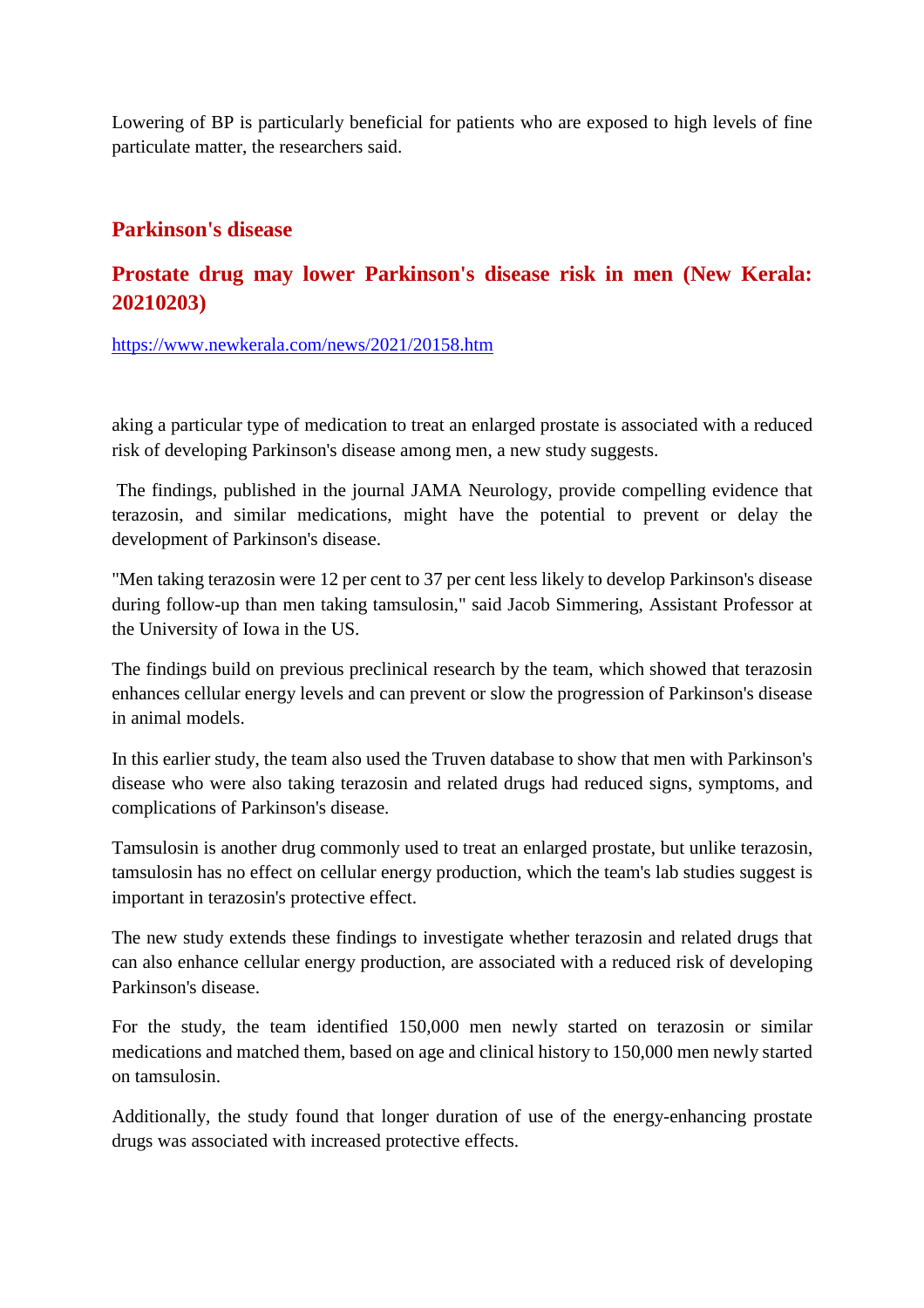#### **Coronavirus Cases (Hindustan: 20210203)**

https://epaper.livehindustan.com/epaperimages/03022021/03022021-NG1R-DEL-03/84306402.jpg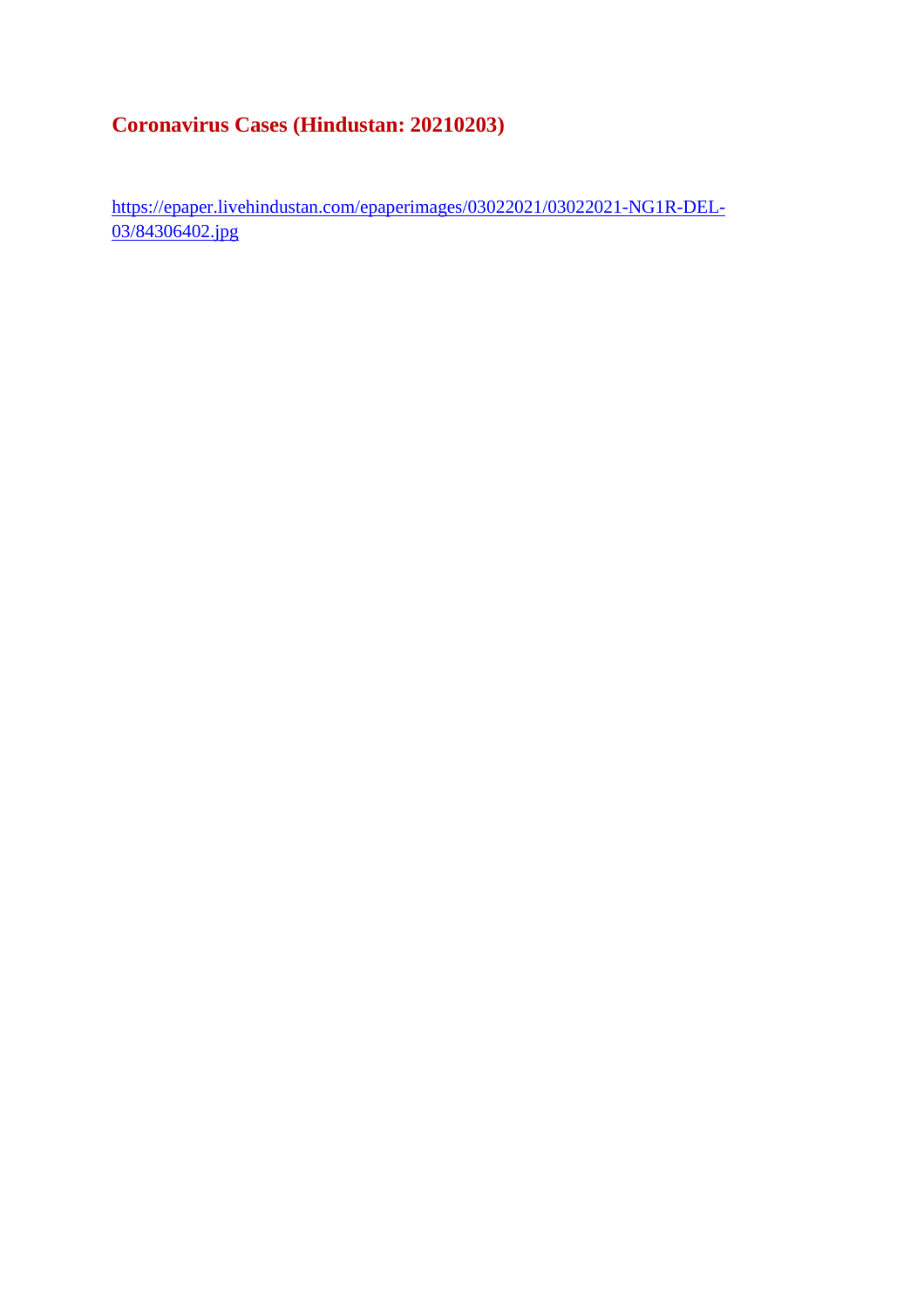# सुखदः कोरोना मरीज सिर्फ डेढ़ लाख रह गए नई दिल्ली | हिन्दुस्तान ब्यूरो

भारत धीरे-धीरे कोरोना के खिलाफ जंग जीतता नजर आ रहा है। मंगलवार को सिर्फ 8,635 नए मामले दर्ज किए गए जो पिछले आठ महीने में सबसे कम हैं। महामारी से रोजाना जान गंवाने वालों की संख्या भी 100 से नीचे पहुंच गई है। अब करीब डेढ लाख कोरोना मरीज ही बचे हैं, जिनका इलाज किया जा रहा है।

मृत्युदर डेढ़ फीसदी से नीचे: स्वास्थ्य मंत्रालय ने बताया कि मंगलवार को 94 लोगों की मौत हुई। यह 12 मई के बाद एक दिन में मृतकों की सबसे कम संख्या है और लगातार इसमें कमी दर्ज की जा रही है। देश में अब तक कोरोना के 1.07 करोड मरीज मिले हैं पर इनमें से 97 फीसदी से ज्यादा लोग महामारी को मात दे चुके हैं। मृत्युदर भी गिरकर 1.43% तक पहुंच गया है। इससे पता चलता है कि खतरा कम हो रहा है।

ज्यादातर मरीज में करा रहे इलाजः कोविड 19 इंडिया के मुताबिक, देर रात तक सिर्फ 1.55 लाख मरीज ही बचे हैं जिनका इलाज किया जा रहा है।

## राहत के संकेत

16 राज्यों एवं केंद्रशासित प्रदेशों में मंगलवार को इस बीमारी से किसी की मौत नहीं हुई

4 महीने से नए मरीजों की संख्या<br>4 में लगातार गिरावट देखने को मिल रही है

- **ि** राज्यों में ही 80% नए मामले  $\bm{U} \bm{0}$  मिल रहे, यूपी–बिहार समेत ज्यादातर राज्यों में हाल बेहतर
- 41 लाख लोगों का देशभर में मंगलवार शाम तक टीकाकरण किया जा चुका था

अफसरों के मुताबिक, इनमें से भी महज कुछ हजार लोग ही अस्पतालों में भर्ती हैं और ज्यादातर मरीज अपने घरों में ही रहकर इलाज करा रहे हैं।

**केरल-महाराष्ट्र में चिंताः** देश में जितने भी नए मामले आ रहे हैं उनमें से आधे महाराष्ट्र और केरल में दर्ज किए जा रहे हैं। केंद्र ने वहां अपनी टीम भेजी है ताकि नियंत्रण में मदद की जा सके। > दिल्ली में सीरो सर्वे पेज 05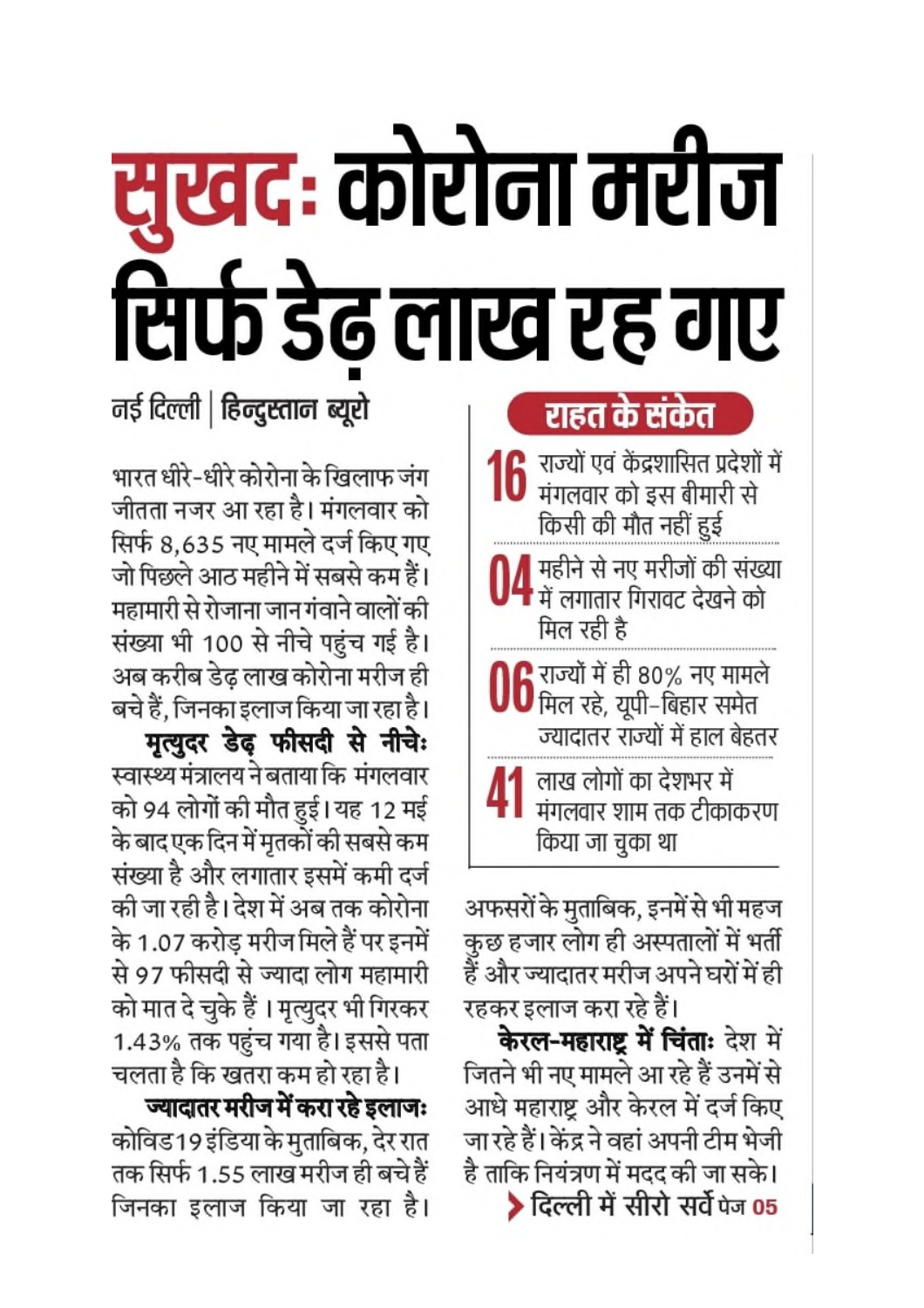#### Pollution (Hindustan: 20210203)

https://epaper.livehindustan.com/imageview\_614835\_84289408\_4\_1\_03-02-2021 6 i 1 sf.html

## प्रदूषण घटा पर स्तर मानक से ज्यादा

#### नई दिल्ली | विशेष संवाददाता

कोरोना महामारी से निपटने के लिए लगाए गए लॉकडाउन के दौरान दिल्ली में पिछले साल पीएम 2.5 के स्तर में 43 फीसदी की कमी दर्ज की गई है। इसके बावजूद एक रिपोर्ट के अनुसार, यह तय मानकों से ज्यादा पाया गया।

दिएनर्जी रिसोर्स इंस्टीट्यूट (टेरी) ने तीन स्थानों इंडिया हैबिटेट सेंटर, लक्ष्मीनगर और पटेल नगर में की गई निगरानी में पाया कि पीएम 2.5 का तय मानकों से ऊंचा स्तर बना हुआ था जो स्वास्थ्य के लिए घातक है। टेरी ने

#### वायु गुणवत्ता प्रबंधन की तैयारी शुरू करनी होगी

अर्थ साइंस एंड क्लाइमेट चेंज डिवीजन के निर्देशक डॉ . सुमित शर्मा ने कहा कि लॉकडाउन और गर्मियों में मौसम के हानिकारक प्रदूषकों के वायुमंडल में दूर–दूर तक फैले होने के बावजूद अधिकांश दिनों में प्रदूषण का स्तर निर्धारित मानक से कहीं अधिक था। केवल शहर स्तर की योजनाओं पर ध्यान केंद्रित करना पर्याप्त नहीं होगा बल्कि भारत में क्षेत्रीय स्तर की वायू गुणवत्ता प्रबंधन योजनाओं की तैयारी और कार्यान्वयन शुरू करना होगा।

ब्लूमबर्ग फिलॉन्थ्रापीज के सहयोग से तैयार की गई रिपोर्ट में यह दावा किया है। रिपोर्ट मंगलवार को जारी की गई है। इसमें कहा गया है कि निगरानी किए गए स्थानों पर 31 से 60 दिनों में पीएम 2.5 ज्यादा पाया गया। रिपोर्ट में कहा गया है कि आर्थिक गतिविधियों के सीमित होने के बावजूद हवा का प्रवाह धीमा रहने की वजह से लॉकडाउन के दौरान दिल्ली में कई दिनों तक प्रदुषण का स्तर सामान्य से ज्यादा रहा है।

टेरी के महानिदेशक डॉ. अजय माथुर ने कहा कि जब तक हम क्षेत्रीय स्रोतों को समान और अधिक तीव्रता से नहीं सुलझाएंगे तबतक वायु गुणवत्ता के मानकों को प्राप्त नहीं कर सकते।

#### Coroonavirus ((Hindustan: 20210203)